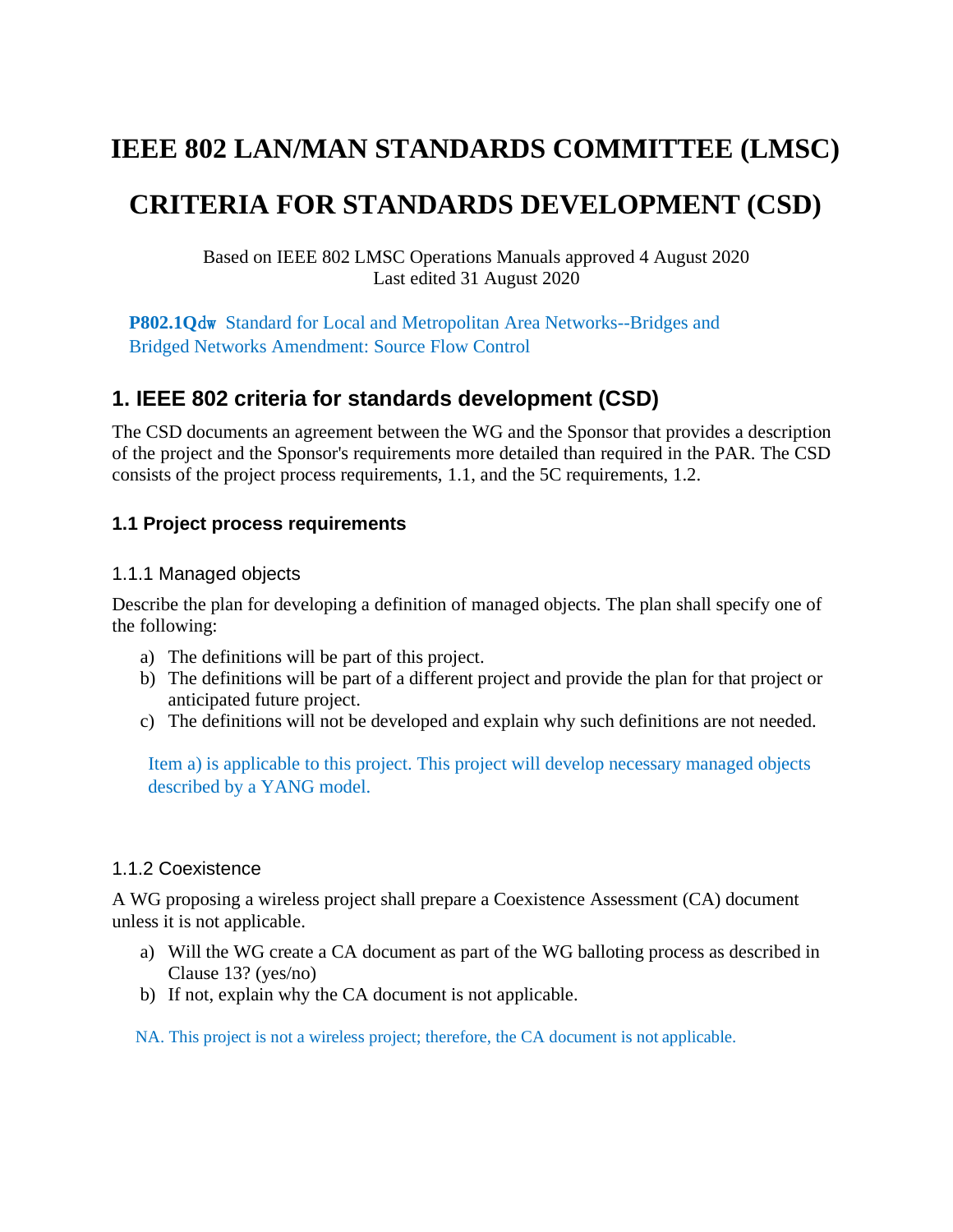## <span id="page-1-0"></span>**1.2 5C requirements**

#### 1.2.1 Broad market potential

Each proposed IEEE 802 LMSC standard shall have broad market potential. At a minimum, address the following areas:

a) Broad sets of applicability.

The data center market continues to grow very fast. Networks with tens of thousands of nodes are common in cloud data centers. There is a trend to converge computing and storage on Ethernet in data center networks, supporting cloud services and high-performance applications such as Artificial Intelligence (AI), Machine Learning (ML), and High-Performance Computing (HPC). These and many new applications place high transient loads on data center networks which demand fast responding flow control techniques to prevent packet loss. For instance, Remote Direct Memory Access (RDMA) over Converged Ethernet (RoCEv2) is widely deployed, both within data centers and across data center interconnects. RoCEv2 requires lossless operation on Ethernet to avoid wasteful retransmissions. Priority-based Flow Control (PFC, specified in IEEE Std 802.1Q) is currently used in data center environments, and Source Flow Control (SFC) will improve its efficiency by asserting it at the source of transmission while avoiding its deficiencies operating at scale.

#### b) Multiple vendors and numerous users.

Most cloud data center providers are using RoCEv2 in addition to other new highperformance applications, within their networks, requiring lossless or very low loss operation. RoCEv2 and other high-performance applications are also used by large enterprises, financial institutions, and other high-performance computing environments. Further there is strong interest in accessing new high-speed solid-state data storage technologies over Ethernet networks using non-volatile memory express (NVMe) over fabrics (NVMe-oF).

### 1.2.2 Compatibility

Each proposed IEEE 802 LMSC standard should be in conformance with IEEE Std 802, IEEE 802.1AC, and IEEE 802.1Q. If any variances in conformance emerge, they shall be thoroughly disclosed and reviewed with IEEE 802.1 WG prior to submitting a PAR to the Sponsor.

- a) Will the proposed standard comply with IEEE Std 802, IEEE Std 802.1AC and IEEE Std 802.1Q?
- b) If the answer to a) is no, supply the response from the IEEE 802.1 WG.

The project will be in conformance with IEEE Std 802, IEEE Std 802.1AC, and the existing provisions of IEEE Std 802.1Q.

The review and response is not required if the proposed standard is an amendment or revision to an existing standard for which it has been previously determined that compliance with the above IEEE 802 standards is not possible. In this case, the CSD statement shall state that this is the case.

### 1.2.3 Distinct Identity

Each proposed IEEE 802 LMSC standard shall provide evidence of a distinct identity. Identify standards and standards projects with similar scopes and for each one describe why the proposed project is substantially different.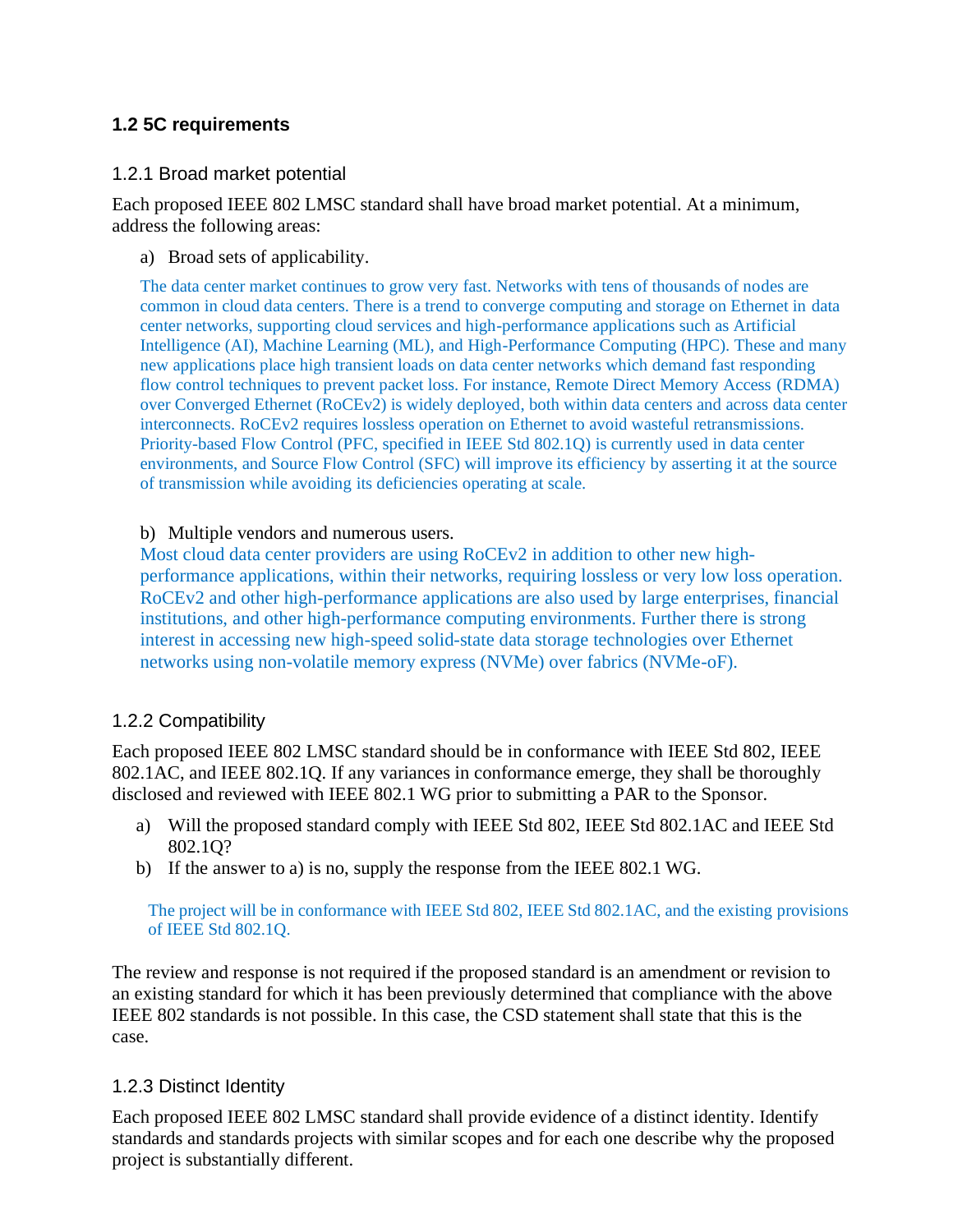There are no other IEEE 802 standards or projects that specify the remote invocation of flow control at the source of transmission in the data center.

#### 1.2.4 Technical Feasibility

Each proposed IEEE 802 LMSC standard shall provide evidence that the project is technically feasible within the time frame of the project. At a minimum, address the following items to demonstrate technical feasibility:

a) Demonstrated system feasibility.

Techniques, similar to the proposed project have been implemented in a proprietary fashion by multiple vendors. The proposed amendment will be applied only in networks of limited bandwidth-delay product and where both bridges and end stations are typically under the control of a single administration. This reduces the risk that the benefits of the technique will be eroded by over extended control loops or by end stations acting as adversaries. Source Flow Control may remotely invoke Priority-based Flow Control (PFC) and works in conjunction with higher-layer congestion control. SFC has similar complexity to these congestion management techniques. PFC and higher-layer congestion control algorithms are broadly implemented in hardware at acceptable cost.

b) Proven similar technology via testing, modeling, simulation, etc. The proposed project implements backward congestion signaling which has extensive simulation and analysis over the course of 30 years. The proposed project enables peer nodes to advertise the new capability through the Data Center Bridging Capability Exchange (DCBX, specified in IEEE Std 802.1Q) mechanism which is widely deployed today using "Link Layer Discovery Protocol" (LLDP, specified in IEEE Std 802.1AB).

### 1.2.5 Economic Feasibility

Each proposed IEEE 802 LMSC standard shall provide evidence of economic feasibility. Demonstrate, as far as can reasonably be estimated, the economic feasibility of the proposed project for its intended applications. Among the areas that may be addressed in the cost for performance analysis are the following:

a) Known cost factors.

The proposed amendment will retain existing cost characteristics of bridges including simplicity of queue structures and will not require maintenance of additional queues or queue state beyond the existing per traffic class (priority) queues for conformance to either its mandatory or optional provisions. In particular, per-flow queuing and state will not be required. The technique may remotely invoke Priority-based Flow Control which has been implemented in hardware at acceptable cost. The proposed technology further enables a converged network within the data center and is expected to reduce overall costs where separate networks are currently required.

b) Balanced costs.

The proposed project does not change the cost characteristics of bridges and end stations.

c) Consideration of installation costs.

Installation costs of bridges and end stations within the data center are not expected to be significantly affected; any increase in network costs is expected to be more than offset by a reduction in the number of separate networks required.